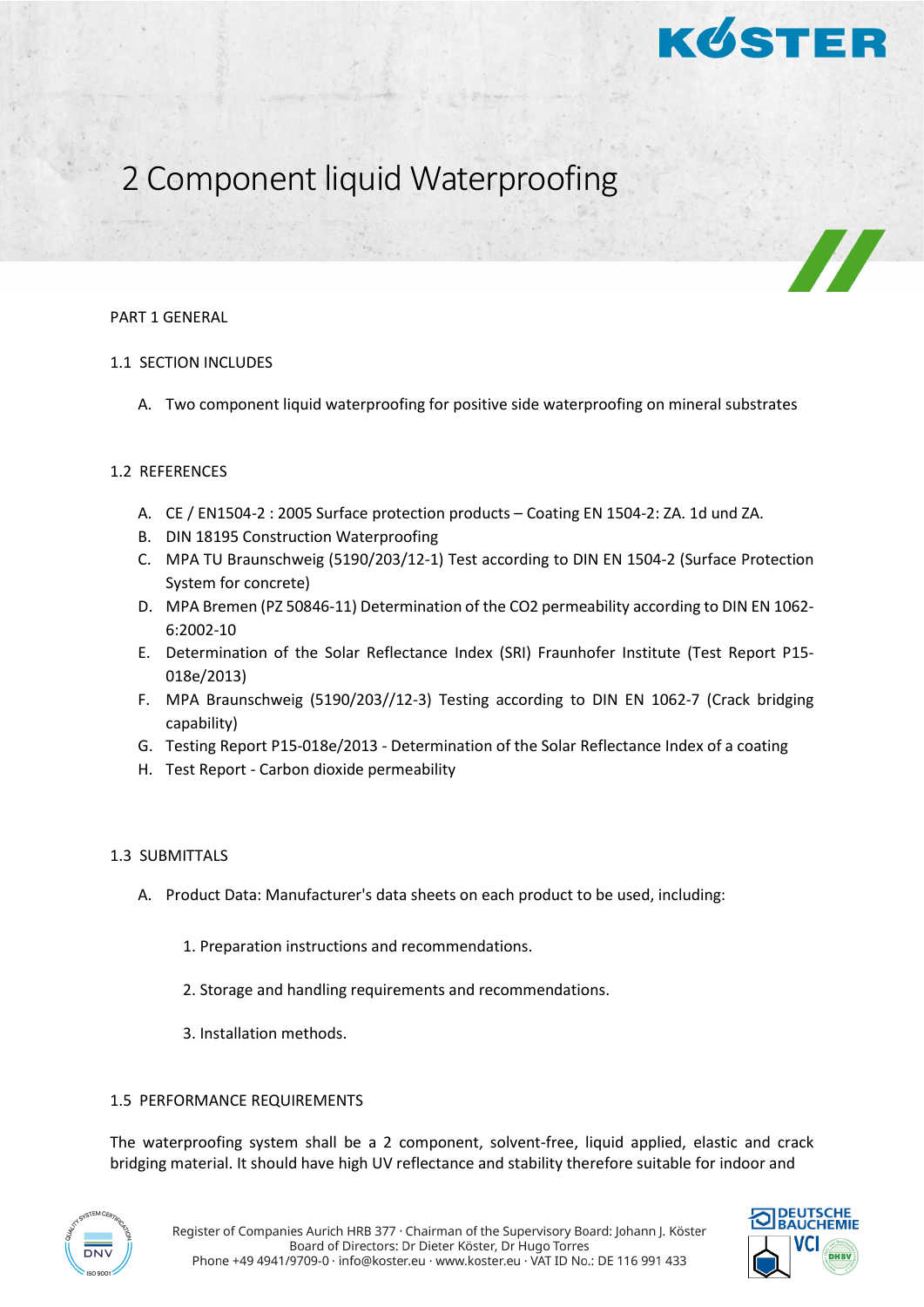



outdoor use. The coating must be fast curing and highly flexible, resistant to occasional foot traffic, aging, hydrolysis, UV-rays, frost, and salt. The material should be non-toxic, free of calcium chloride and sodium based compounds. The 2 component liquid waterproofing system shall be KÖSTER 21, manufactured by KÖSTER Bauchemie AG, Aurich, Germany. Reinforcement mesh should be KÖSTER Flex Fabric, repair mortar shall be KÖSTER Repair Mortar Plus and primer shall be KÖSTER Polysil TG 500.

## 1.6 QUALITY ASSURANCE

A. Manufacturer Qualifications:

1. Manufacturer shall have no less than five years experience in manufacturing 2 component liquid waterproofing systems. The system shall be specifically formulated and marketed for waterproofing. System design shall not have changed for a minimum of five consecutive years prior to start of the work.

## B. Installer Qualifications:

1. Applicator shall be approved by the manufacturer, experienced in surface preparation and application of the material and shall be subject to inspection and control by the manufacturer.

2. Installer shall have no less than three years experience installing the specified waterproofing systems, or have been factory certified and trained in the KÖSTER Training Program.

#### 1.7 DELIVERY, STORAGE, AND HANDLING

- A. Deliver products to the job site in their original unopened containers, clearly labeled with the manufacturer's name and brand designation.
- B. Store products in an approved ventilated dry area; protect from contact with soil, dampness, freezing and direct sunlight.
- C. Handle products in a manner that will prevent breakage of containers and damage to the products.
- D. Liquids should not be stored in areas with temperatures over than  $+30$  °C or below  $+5$ °C.

# 1.8 PROJECT CONDITIONS

- A. Maintain environmental conditions (temperature, humidity, and ventilation) within limits recommended by manufacturer for optimum results. Do not install products under environmental conditions outside manufacturer's absolute limits.
	- 1. Do not apply mineral liquid waterproofing to unprotected surfaces in wet weather or to surfaces on which ice, frost or water is visible.
	- 2. Do not apply mineral liquid waterproofing when the temperature is lower than  $+5$  °C or expected to fall below this temperature within 24 hours from time of application.
	- 3. Do not apply mineral liquid waterproofing in rain, snow, fog or mist.



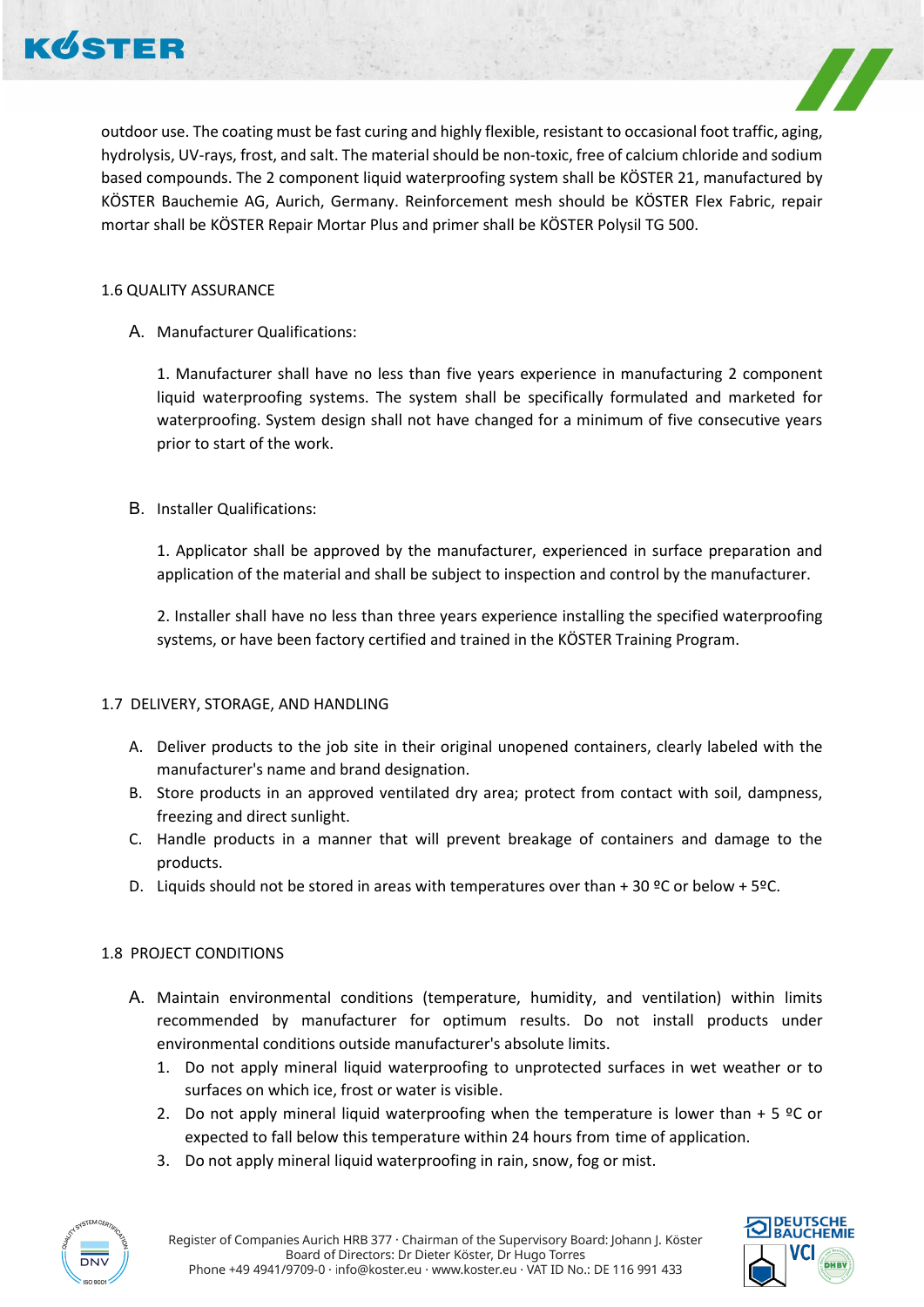

B. Protection: Protect the waterproofing from active rain for a minimum period of 24 hours from time of application to prevent damage.

## 1.9 WARRANTY

A. Installer of waterproofing system shall provide the standard installation warranty for workmanship.

## PART 2 PRODUCTS

## 2.1 MANUFACTURER

- A. Acceptable Manufacturer: KÖSTER BAUCHEMIE AG Dieselstraße 1-10 D-26607 Aurich Tel. 04941/9709-0 • Fax -40 • info@koester.eu • www.KÖSTER.eu
- B. Substitutions: Not permitted.
- C. Requests for substitutions will be considered in accordance with the provisions section.
- D. Provide the materials from one manufacturer throughout the project as specified.

## . 2.2 SYSTEM – POSITIVE SIDE WATERPROOFING

A. Waterproofing: A multi purpose waterproofing product with adhesion to dry and moist substrates. It is a 2 component, solvent-free, liquid applied, elastic and crack bridging material. It is liquid applied and therefore seamless. Due to its high UV stability it is suitable for indoor and outdoor use. The white color reflects sunlight and reduces surface temperatures. The fast curing coating is highly flexible, resistant to occasional foot traffic, aging, hydrolysis, UV-rays, frost, and salt.

It seals against synthetic oils and aliphatic hydrocarbons with high boiling points (up to 2 bar) and does not contain volatile organic compounds (VOC content = 0), is free of polyurethanes, isocyanates, and bitumen.

- 1. Product: KÖSTER 21: Approved as surface protection system and for waterproofing of construction members.
- 2. Physical Properties:
	- a. Crack-bridging ability: Category 1: 0.4 mm
	- b. CO2 permeability: SD ≥ 200 m
	- c. Sd Value CO2: 924 m
	- d. Water vapor permeability:  $SD \geq 7.3$  m (Class II)
	- e. Capillary absorption and permeability to water:  $w = 0.011$  kg/(m2  $*$  h0.5)
	- f. Freeze thaw with chloride attack : MW =  $0.9$  N / mm2
	- g. Adhesion strength by pull off test: MW = 1. 2 N / mm2
	- h. Reaction to fire: Class E
	- i. Thickness per layer: 0.5 mm 2.0 mm



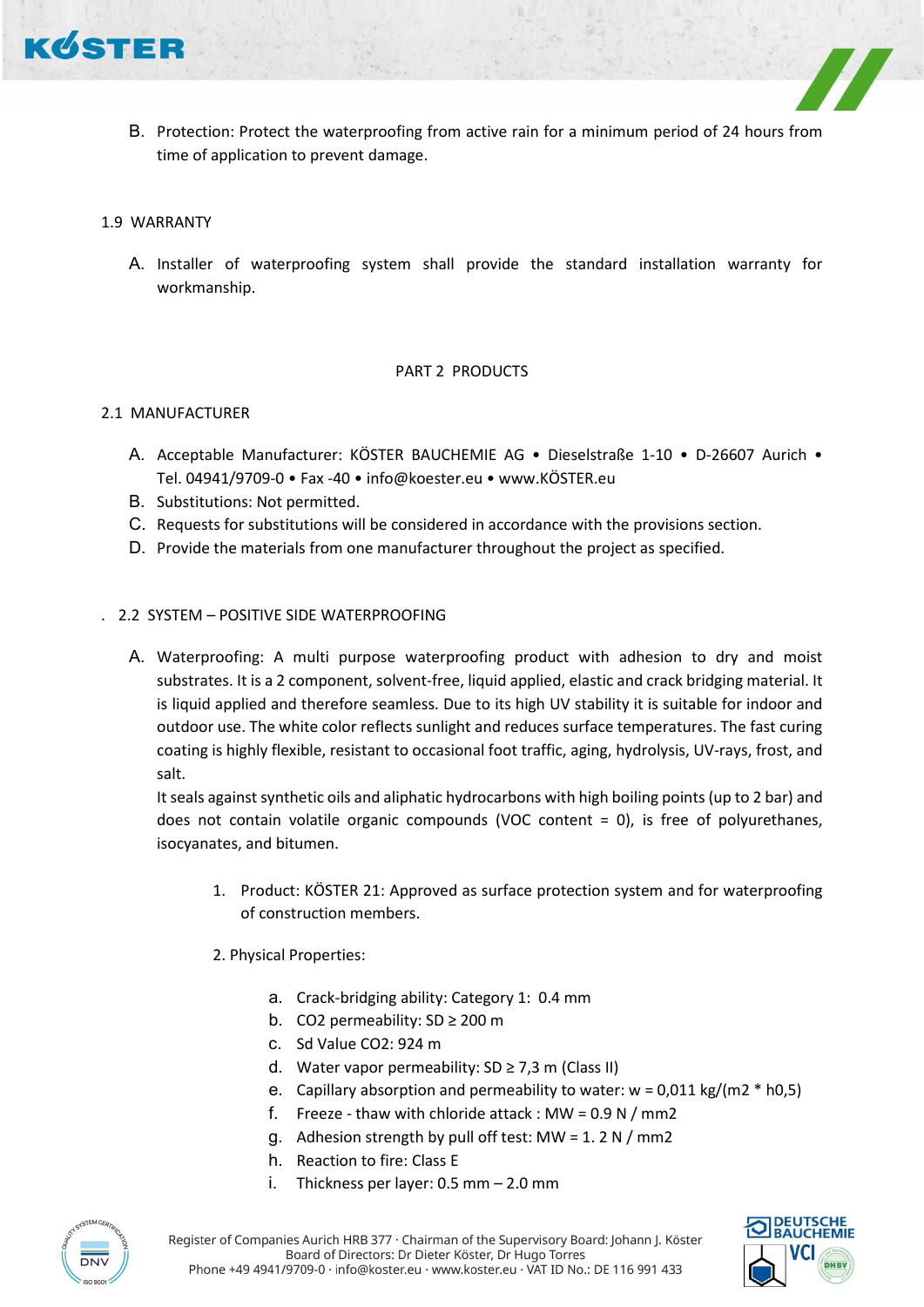

- j. Density: 1.55 g/m cm3
- k. Consistency and color: Pasty white
- l. SRI value: 0.93

# 2.3 SYSTEM – POSITIVE SIDE WATERPROOFING

- A. Product: KÖSTER 21
	- 1. System package for the positive side waterproofing of basements, concrete slabs, tanks, flat roofs, underneath tiles, terraces and balconies, and similar applications.

# 2.4 ADDITIONAL PRODUCTS

- A. KÖSTER Flex Fabric. Use between layers as recommended by manufacturer always as reinforcement mesh to prevent substrate cracking damage to the top layer of the waterproofing coat made with KÖSTER 21.
- B. KÖSTER Repair Mortar Plus. Use as a repair mortar for substrate defects and to install round fillets on wall-floor junctions. The mortar is watertight, fast setting, slightly expanding with excellent adhesion even to old building material substrates.
- C. KÖSTER Polysil TG 500. To be used as a primer on salt burdened or highly absorbent substrates.

# PART 3. EXECUTION

# 3.1 EXAMINATION

- A. Do not begin installation until substrates have been properly prepared.
- B. If substrate preparation is the responsibility of another installer, notify Architect of unsatisfactory preparation before proceeding.

# 3.2 PREPARATION

- A. Clean surfaces thoroughly prior to installation. All concrete surfaces must be solid, sound, and free of all laitance, oils, grease, curing agents, or other foreign materials.
- B. Prepare surfaces using the methods recommended by the manufacturer for achieving the best result for the substrate under the project conditions.
- C. Clean surfaces to receive 2 component liquid waterproofing, chip or abrasive blast to a CSP-3 (ICRI Guideline 3102R13) profile to remove defective materials and foreign matter such as paint, dirt, grease, curing agents, formwork release agents, and mineral salts.
- D. If concrete surface has been previously treated with other agents, notify manufacturer before proceeding.
- E. Repair cracks, expansion joints, control Joints, and open surface honeycombs.
	- 1. Use KÖSTER Repair Mortar Plus and other manufacturer approved concrete repair materials for the substrate. Comply with requirements listed in manufacturer's technical data information. No exceptions.
	- 2. Moving joints and cracks are treated and detailed as expansion joints. Install a joint tape such as KÖSTER Joint Tape adhered in place with high quality epoxy mortar/ adhesive KÖSTER KB-Pox Adhesive in accordance with KÖSTER's instructions.



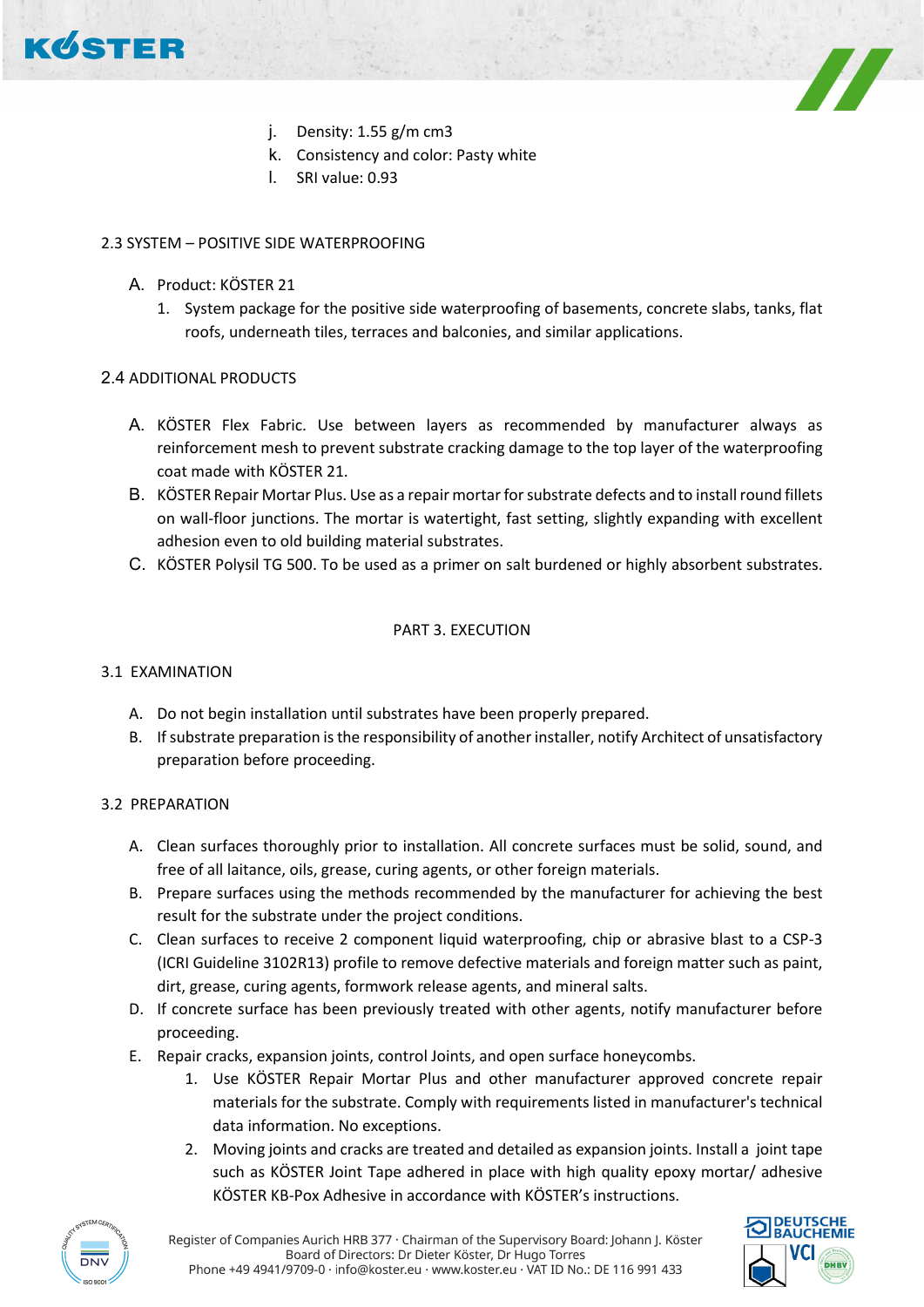

- F. Honeycombed areas, cavities, recesses and chipped out areas where form ties have been cut or removed must be routed/bush hammered to a sound base and repaired according to manufacturer's instructions and patched flush with KÖSTER Repair Mortar Plus.
- G. Uneven brick or block work must be first rendered flush with KÖSTER Repair Mortar Plus.
- H. Construction Joints: Construction joints should be thoroughly cleaned and dampened. Apply the joint tape KÖSTER Joint Tape 20 or 30 cm wide, according to the size of the joint. Use KÖSTER KB-Pox Adhesive on both sides of the joint tape according to the Technical Data Sheet using the consumption determined by the manufacturer to create an excellent contact with the substrate. Create an omega profile in the joint tape to allow further movements of the joint.
- I. Piping Preparation: Cut back around pipes at least 2.5 cm to give sufficient depth and clean thoroughly. Apply KÖSTER KB Flex 200. Flush up the cavity with KÖSTER KB-Fix 5.
- J. Fillets and Coves between Horizontal and Vertical Areas: All wall-floor junctions must be installed a round fillet 12h before the waterproofing coat is applied. KÖSTER Repair Mortar Plus is to be used.
- K. Cracks in the surface which are caused by shrinkage of the concrete have to be filled by applying a scratch coat of KÖSTER 21 before the application of the area waterproofing. When applying KÖSTER 21 as a scratch coat, you must be able to reach all areas and ensure a uniform coat which is free of pinholes and other irregularities.
- L. Priming the substrate: Apply KÖSTER Polysil® TG 500 by brush, roller, or spray application to increase the chemical and mechanical resistance of the substrate. The consumption should be between 100 g and 250 g/m2.

# 3.3 INSTALLATION - POSITIVE SIDE WATERPROOFING

- A. Install in accordance with manufacturer's instructions.
- B. For areas with visual defects, provide the installation according manufacturer's requirements before applying the waterproofing layers.
- C. Mixing:
	- 1. Mix the 2 components inside the original package using an electrical mixer (below 400 rpm) so that a lump free, homogenous consistency is achieved. Mixing time is a minimum of 3 Min.
	- 2. To increase workability or in hot weather where temperatures exceed + 28  $°C$ , up to 1.6 liters of water (8 %) can be added to each 20 kg combi-package to achieve a brushable or sprayable consistency. Use only clean and potable water.
- D. Application General:
	- 1. Wet dry surfaces thoroughly with clean water immediately prior to applying the waterproofing coat, making sure that no running or ponding water is present at the time of application.
	- 2. Apply the 2 component liquid waterproofing with a brush, roller, trowel, or other customary mason's tools.
		- 1. Work in such a way as to leave no areas void and no pin holes.
- E. Application Roll:
	- 1. Apply the first coat of KÖSTER 21 directly on the substrate with a consumption between 1,0 kg and 1,3 kg/m2.